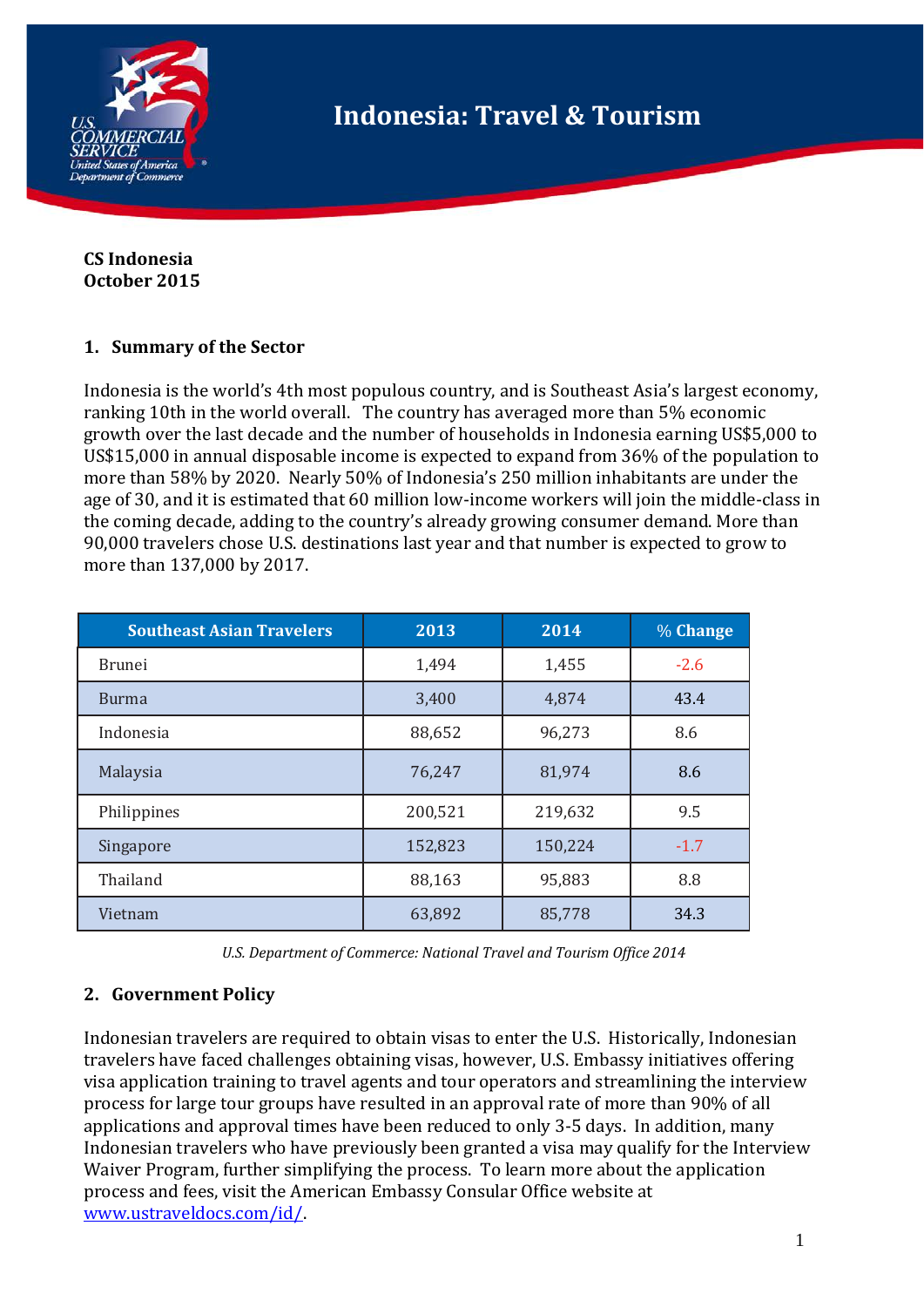## **3. Current Market Size & Trends**

According to Visa's Global Travel Intentions Survey 2015, outbound leisure travel increased 33% from Indonesia and median travel budgets for the Indonesian traveler increased 30% from 2013-2015. Leisure tourism spending increased from \$28.9 billion in 2010 to \$37.7 billion in 2014 [\(www.wttc.org\)](http://www.wttc.org/) reflecting an overall increase in wealth of the average Indonesian citizen.

The Indonesian archipelago is comprised of more than 17,000 islands each with its own cultural uniqueness. Although the U.S. is an attractive destination, with the weak performance of the rupiah and the increased affordability of many national and other Asian destinations as a result of flourishing low-cost national and regional airlines, the U.S. must compete for Indonesian interest.

Just over 88% of Indonesia's population is Muslim, so many choose to travel to other Southeast Asian destinations with large Muslim populations or to the Middle East for their pilgrimage to the sacred cities. Such travelers are particularly concerned about cultural acceptance and the availability of Halal foods, mosques and prayer locations. The challenge for U.S. destinations is to overcome the negative perceptions about Islam in the U.S. A companion booklet to this market snapshot has been developed to highlight many of the U.S.' Muslim-friendly destinations and seeks to help Muslim travelers feel more comfortable with U.S. travel.

Indonesian travelers are in love with shopping and frequently seek outlet malls and brandname store destinations to indulge themselves. They are frequent travelers to big cities and enjoy famous landmarks and tourist attractions, as well as restaurants, malls and cruises. Young Indonesians are well-connected through social media—Indonesia has the 4th largest number of Facebook subscribers and Jakarta just surpassed Tokyo as the number one tweeting city in the world. This means many young Indonesians are well acquainted with much of what the U.S. has to offer and often look for special deals and travel offerings through social media outlets.

# **4. Market Entry & Opportunities**

Indonesia has many local travel agencies but the country has historically not had a welldeveloped travel and tourism sector, though, recently, President Joko Widodo (Jokowi) has actively sought to improve this trend. State tourism boards and advocates of attractions who wish to enter the Indonesian market should partner with local travel agencies in Indonesia, open an office, or appoint a representative or an agent to promote their attractions. It is also important for U.S. attractions and destinations to visit their representatives regularly and maintain a good relationship with them.

Presently, there are many tours and attractions across the 50 U.S. States and territories, but most of them do not actively market themselves in Indonesia or the region. U.S. companies should look to the U.S. Commercial Service to assist in the process. The U.S. Commercial Service is the trade promotion arm of the U.S. Department of Commerce's International Trade Administration. Located across the United States and in U.S. Embassies and Consulates in nearly 80 countries, our global network of trade professionals connects U.S. companies with international buyers. See <http://export.gov/indonesia> for further details.

# **5. Barriers**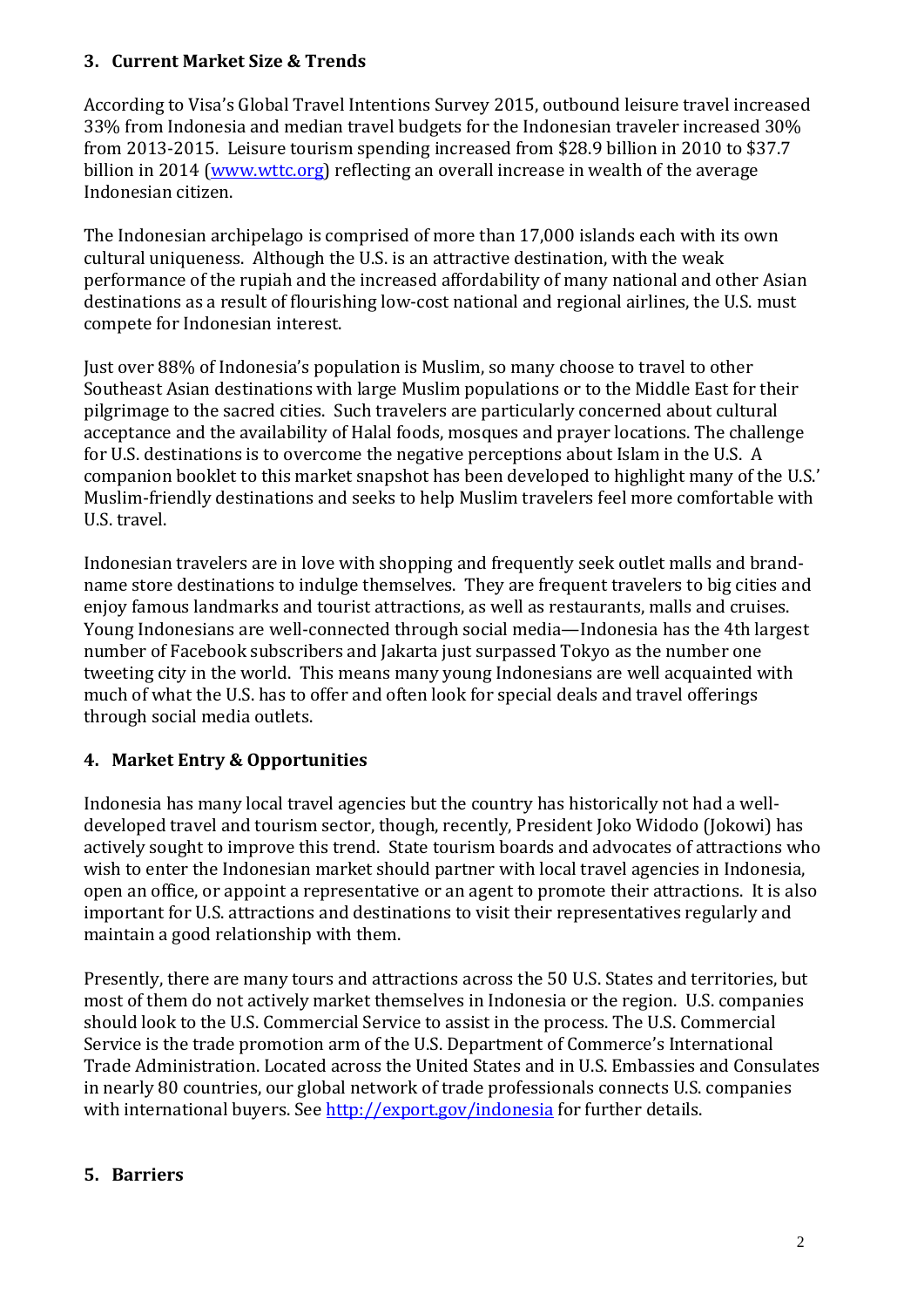Jakarta, the capital, is the location of Indonesia's primary international airport for long-range international travel but there are no direct routes to the U.S. at present. Because of its close proximity to Singapore, travelers generally fly through this major aviation hub and then via Tokyo or Hong Kong to U.S. destinations. United and Delta provide daily direct service via Tokyo and Hong Kong to the United States and are finding stiff competition as Asian travelers often prefer their national or familiar regional carriers. American Airlines and US Airways operate code-share flights to Singapore, and both have representative offices in Singapore.

Unfortunately, due to volatile oil prices, Singapore Airlines has ceased operations of the two nonstop flights that previously linked Singapore with Los Angeles and Newark since October and November 2013, respectively. This has significantly reduced the number of business travelers from Singapore and the region as they now have to make a stopover in Taipei, Hong Kong or Tokyo.

Additionally, airlines have added security taxes, fuel surcharges and airport taxes to the cost of the air fare. Air ticket prices have risen considerably, particularly for American and European destinations. In some cases, the total amount of taxes one has to pay is not much less that the air fare itself.

## **6. Regional Perspective**

The regional outlook for the tourism and travel industry is highly optimistic, with Asia expected to account for at least 50% of global expenditure by 2020. According to an industry source, Thailand is expected to lead in the area of regional leisure travel and Singapore is expected to continue to lead in the area of business travel. The Brunei and Malaysia tourism markets may be unique markets for some U.S. state tourism boards and attractions as they have special dietary needs such as finding Halal food and Halal restaurants.

Markets with the best prospects are Myanmar, the Philippines and Vietnam which posted 56.8%, 8.8% and 24.4% year-on-year increases for inbound figures into the U.S. in 2014. This can be partially attributed to increased political stability in these countries and improved ties between the countries and the U.S. However, Singapore's attractive business and entrepreneurship environment and facilities ensure that a steady ecosystem of travel technology companies, such as TripAdvisor and Skyscanner, seek out Singapore as a gateway to expand into Asia.

Within the region, Singapore has the best infrastructure and technology for the tourism and travel industry. With home-grown national carrier Singapore Airlines and its regional subsidiaries, SilkAir and Scoot, that operate passenger services to more than 63 cities in 35 countries, Singapore is the regional hub of the international travel and tourism industry. In 2015, Singapore was ranked first in Asia for travel and tourism competitiveness for the third consecutive time, allowing her to cement her status as one of the top tourism and aviation hubs globally.

## **7. Trade Events**

## **Go West Summit**

Location: Anchorage, Alaska Date: February 22- 25, 2016 Website: [http://www.gowestsummit.com](http://www.itb-asia.com/)

## **Food, Hotel & Tourism Bali**

Location: Bali, Indonesia Date: March 3-5, 2016 Website: [www.fhtbali.com](http://www.fhtbali.com/)